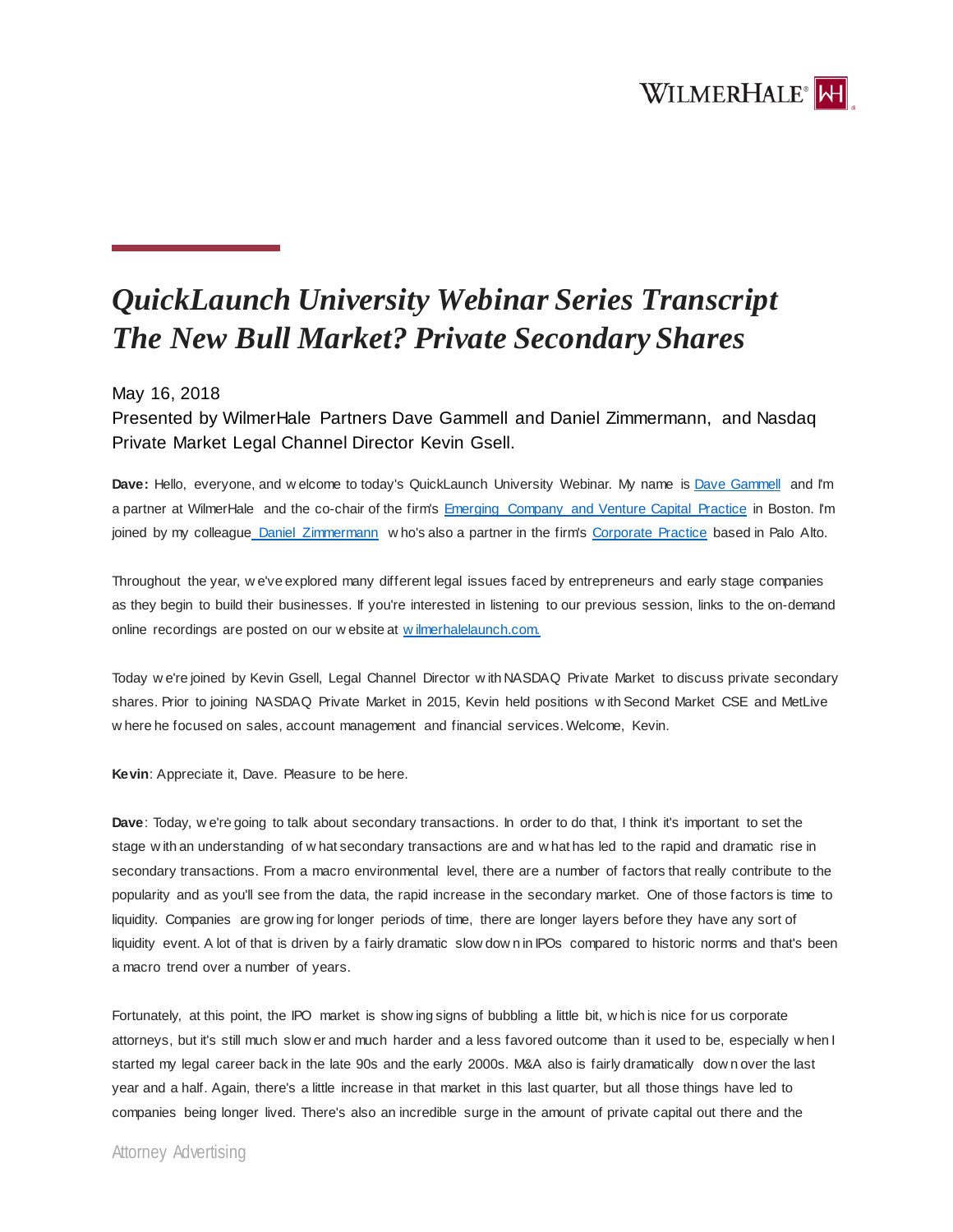amount of private capital that is looking to be put to w ork. So that's driving longer life expectancies—companies that used to have to raise capital in the public markets to continue to grow [now ] have new and bigger pools of capital that are private, and they can access that. It also has led to increasing demand for the shares of good companies, and that's leading to a grow th in the secondary market. Another enabling feature that has collided w ith this demand for secondary shares and the requirements for secondary market has been the role of companies like Kevin's and NASDAQ's Private Market, w hich used to be Second Market, in really professionalizing the process. There are now established players, established processes and the market, as I mentioned earlier, is large. With that, Kevin, maybe you can w alk through some of the data that you have.

**Kevin**: Absolutely. Thanks, Dave. It's been an interesting landscape that w e've seen over the last five years w here this market has grow n and evolved exponentially. Just to give some context, at Second Market, this market began w ith the old Facebook days, you know, w e w ere hoping to facilitate one-off rates for ex-employees and, ultimately, private companies came to us and said, "w e don't really like w hat's going on here in the private market w here w e can't control w ho can buy and sell, "It w as w hat w e call the "Wild West days." We saw this market as being something w here if w e're going to be in and supported, w e have to support w hat the companies w ant, right?

We decided to use the approach of "w e're going to position ourselves w here if companies w ant to provide liquidity to their employees, w e're going to support them in a structured manner w here they can basically determine w ho's going to participate at w hat price and so forth." And, back in 2012, 2013 w hen w e started doing the first few broad based structured tenders, I think w e thought that this w as going to be a decent market. I'd be lying if I said w e projected it to be w hat it is today. It's been pretty impressive. The idea of offering liquidity now has become so much more mainstream. This w as a Silicon Valley-centric idea, really, for so long w here you could think of a lot of the big unicorns that began to do this. But that's really evolved over the last tw o years, especially w here geographically w e're seeing more and more companies begin to understand how they can offer liquidity to their employees and do it at different stages now. The unicorns of the w orld are running this program and some of those next level private companies as w ell.

From the slides here, you can see a little bit of the evolution. In 2016, w e ran 32 programs. Last year, w e ran 51 programs. And this year, w e're projected, in the first half of 2018, to facilitate about 35 programs. So right there tells you that this market is still grow ing. And w e expect it to continue that w ay. It's been pretty impressive. We w ere just having a conversation w ith a CFO of a large company tw o w eeks ago and he said about a third of folks that are interview ing in his company now, in the interview process, w ill ask the question "do you provide liquidity to your employees?" That's something that w as probably never asked a few years ago. It speaks again to this trend becoming more and more mainstream.

**Dave:** Absolutely. With companies, surviving for longer and company valuations grow ing dramatically, it becomes a real problem for employees that that promised land of the equity incentive is something that they may not actually attain unless companies have programs like this and it can be a real retention issue.

**Kevin**: Absolutely. And w ith that, as I w as saying, generally the rule of thumb w e used for engaging w ith companies w as that the company had probably a billion-dollar valuation and probably raised north of half a billion dollars. That's changed now. We're now talking to companies w ho have raised their B or C rounds and maybe have a valuation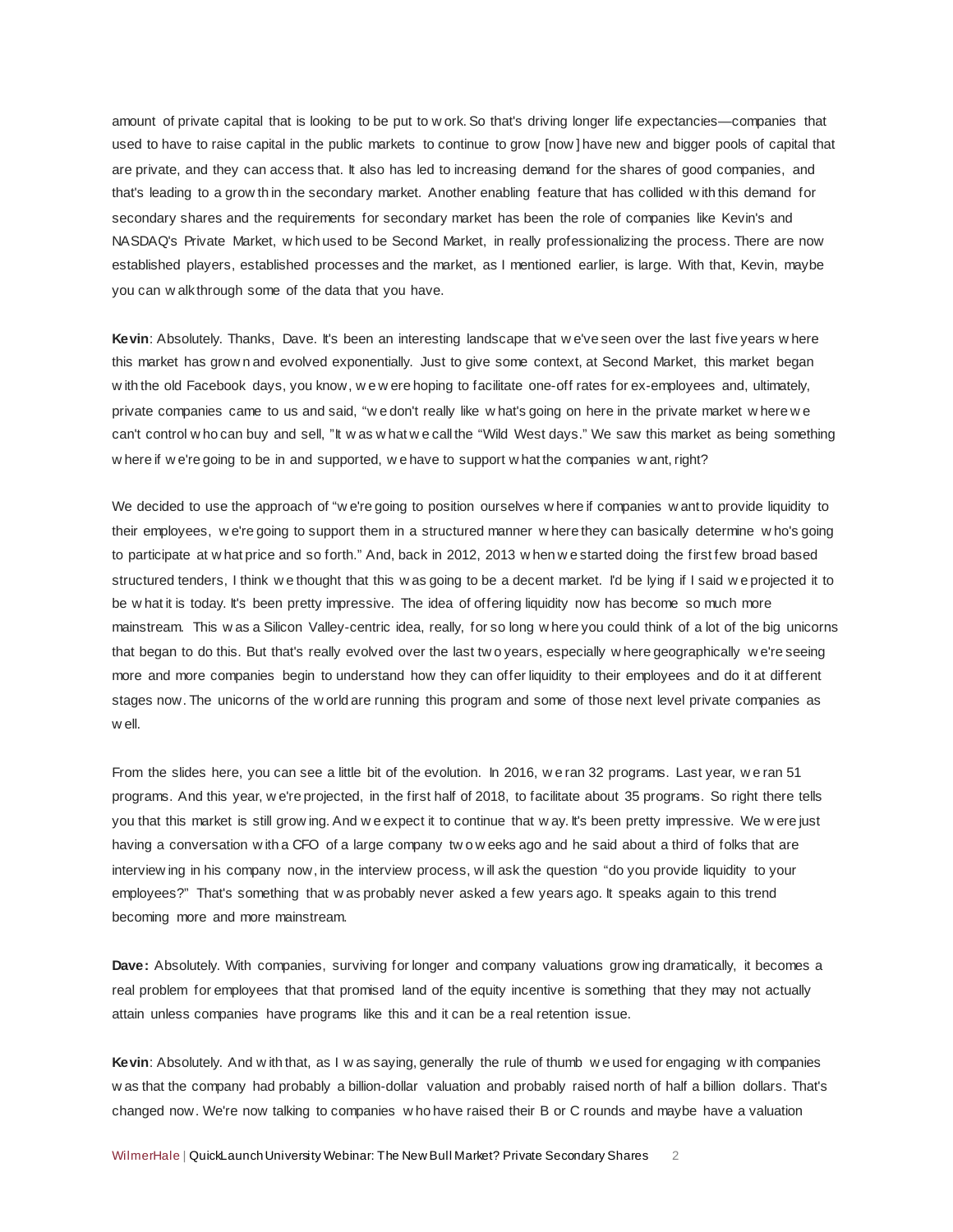that's around \$300 or 400 million but they're just starting to w ant to have that conversation of "You know, is this something w e should look into? Is this something w e should consider?" And w e're lucky w e w ere able to provide some good insights as far as the dos and don'ts and w hen to consider structuring an event like this.

**Dave**: If I'm looking into your slide correctly, dow n in the company programs, it looks like actually a majority of the transactions, maybe not a majority of the dollars, but a majority of the transactions that you guys did w ere actually for companies under a billion-dollar valuation.

**Kevin**: Absolutely. You're exactly right. And that's just it. We run a lot of programs for companies w here w e're just doing it for maybe 50 or so employees. But there's a great instance just a few months ago w here, out your w ay Dave, w e ran one for a private company in Waltham, Massachusetts w ho had just been private for about 16 years. And really, the driving factor for them w as to do a company buyback w here they w anted a buyback of about \$5 million and clean up their cap table and get some of their old ex-employees off the cap table and rew ard some of those longstanding employees.

**Dave**: Makes a lot of sense. One thing w e should probably say, Kevin, and I think you'd agree w ith this, is that w hy you guys are definitely a leader in this marketplace, is your data is likely skew ed tow ards bigger programs and bigger companies because I know a number of our clients w ill run a program that's either a tender offer or a buyback and w e'll talk about w hat each of those mean as w e travel further through the presentation. But they do it on a private basis because it's either a smaller transaction or they think that they can manage it because there's a few er number of employees or participants or it may even be one off. While your data is certainly useful, it's probably not representative of the entire market. Right, Kevin?

**Kevin**: Agreed, it's definitely skew ed that w ay. And to further that point, some of those larger companies now w ill run one program a year. This is just a part of their compensation package now. It's something that for them is a recurring event.

**Dave**: One other thing, incorporating our audience w ithout actually letting them speak, somebody w rote in a question. It's notable that life science, biotech, medtech is really not part of the mix here. You know, one of the things that I'd say about that is the fundraising trajectory of life sciences is just different than tech generally. One of the drivers, if you'll remember and, Kevin, I'd love your impression on it too, but one of the drivers of this is companies that don't otherw ise have liquidity and are not going public. In the life sciences space, capital raising is still done and done very early on often by public offering and the acquisition rate of life sciences company is just very different than tech. I think those macro trends w e pointed to at the beginning are not nearly as applicable to life sciences companies. In the life sciences our firm has had an incredible run in the IPO market over the last several years. I think that's probably one reason. I don't know, Kevin, if you have thoughts on that as w ell.

**Kevin**: I think you're exactly right on that. You represent some aw esome, aw esome biotech companies. And so they're more inclined to go public much sooner than a traditional tech company. And to further that point, w hen companies are raising money, they'll allocate a portion of that money, after potential like a primary closing to doing a buyback or something. But a lot of times, the funds being raised by a life science biotech company, some of that is also being used for R&D as w ell and it's not necessarily going to be used for employee liquidity. We've spoken w ith a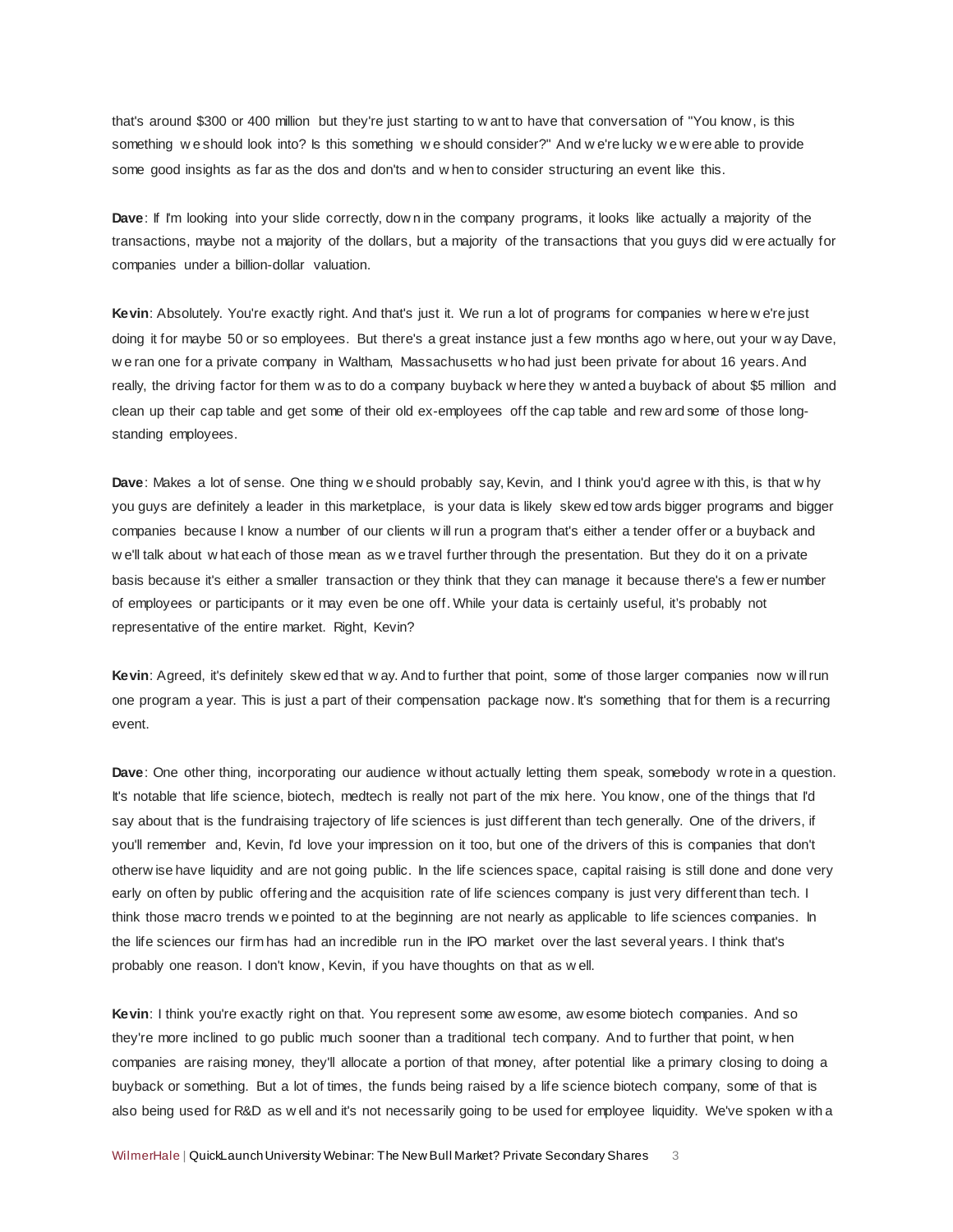few companies. We've actually run, I think, one or two with a few of them, smaller transactions but it's traditionally not a sector w e see much.

**Dave**: Great. Thanks Kevin. Daniel, do you w ant to talk about w ho's dancing at this party so w e can set the stage? We've given a lot of data and it might be helpful to understand better w ho the participants are.

**Daniel**: Absolutely. Thank you for everyone participating here. Who's dancing at this party? Ultimately, w e've got sellers and w e've got buyers, right? There's a very traditional field process in the sense of that w e alw ays need a seller or w e need a buyer, able and w illing. And essentially w hat w e have seen over the years is that w e've had, of course, a lot of founders and early employees sell because, of course, they have been in this, "investment or equity position" for the longest and ultimately are probably motivated to get a little bit of money on this to the side and just diversify their holdings broadly speaking. Because a lot of them as w e know really, the only asset they have if you're a full-blooded founder, you're essentially holding the shares. That's probably all you have.

You don't even pay yourself very much, probably below market, and it's definitely something that maybe your spouse or your most significant other is pushing for to get just a little bit of liquidity. Because you've got all this press, this great press, over the years but you really have nothing to show for it, so they're very motivated and they're certainly dancing at this party. And others are potentially investors, and w e just talked about how long some of these investors are actually in these investments at this point. The regular fund life is 10, 12 years, as w e know. And they're limited partners, there's a pecking order, the limited partners for those investors are potentially knocking on their doors, "Hey, w hen are w e going to finally see something here because w e've been in this investment for a long time." And, of course, sometimes there's just a shift in focus on investments, etc.

But broadly speaking, w e do see investors looking for some liquidity. And of course, w e are sometimes seeing this as w e've talked about earlier, really as broadly speaking, coming from the company as a retention facility, it is something that the company is really pushing for because if there's a new capital raise in particular, there's potential for essentially doing redemption at the same time, buyback at the same time, because not all of the cash is actually needed for operating capital if the company is doing w ell. A lot of these companies are doing very w ell. They're in good cash positions. They, of course, also have other sources of funding such as bank facilities, etc.

It is possible to use some of the capital raised, the money that's raised, in that situation. The buyers are, again, certainly also current investors because a lot of the current investors continue to be interested and think very highly of a particular company and w ant to actually get a deeper position potentially—especially the ones w ho came in at a later stage. And then ultimately, w e also have, and actually w e did get a question about this, by the w ay. I'm just going to w eave this in here like right now, w hich talks about early stage funds creating SPVs to fill out their liquidity round on a provider basis potentially in a transaction. You know, those current investors that are in there that w ant to increase their position use this as an opportunity, right? They definitely use this opportunity. And w e do see sometimes some special opportunity funds created. That's often something that is at the later stage, for example, w here folks in a series C or after a series C or D w here people are looking for liquidity again and there are larger positions that are available. Sometimes, as w e know, some VC funds actually go out of business.

There's potential for folks to essentially be able to buy in. And w e also have crossover funds, right? We've got folks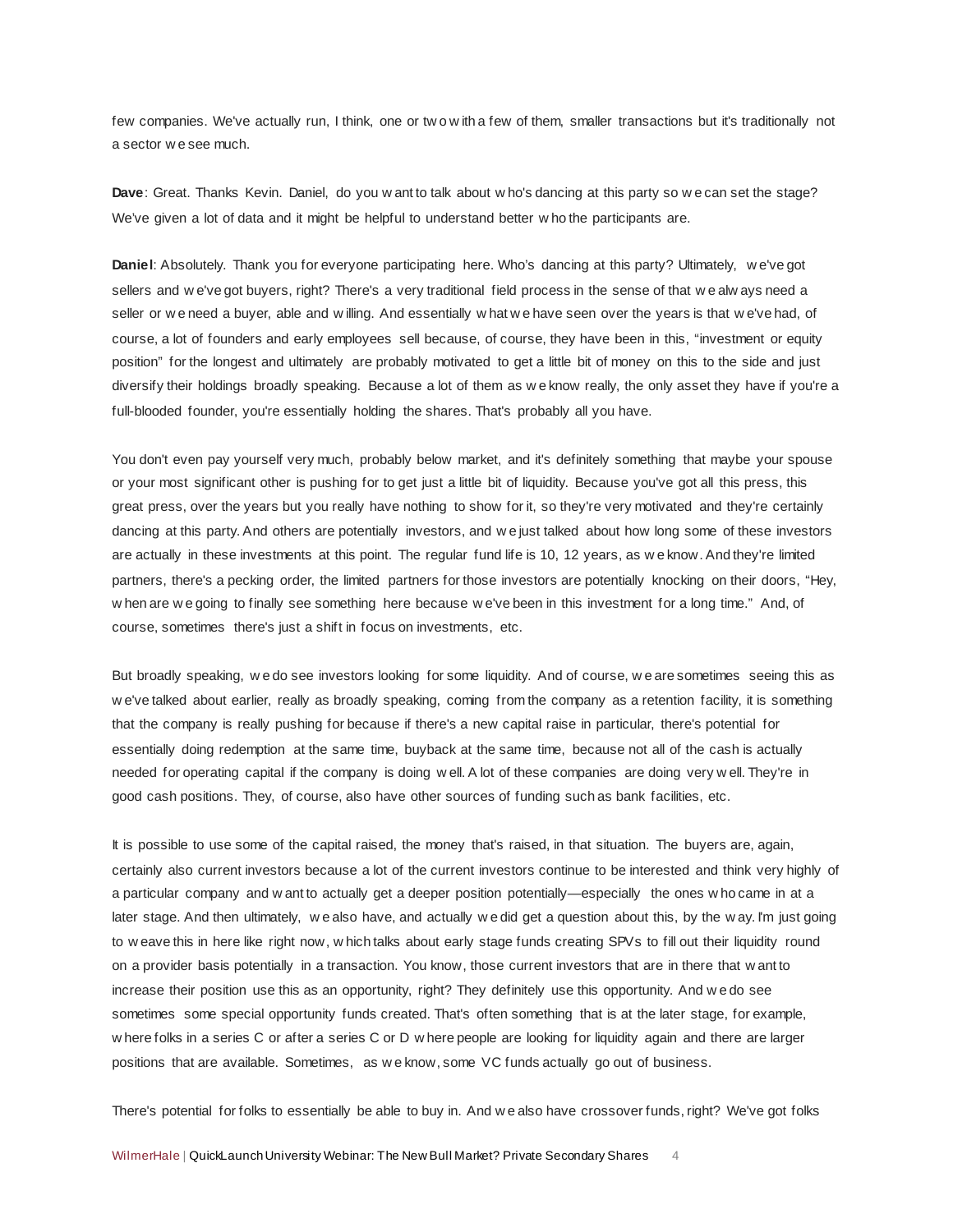w ho are coming from the public company side and are seeing opportunities in these late-stage companies that are saying, "Hey w e'd love to be part of this party again and actually come in before this company is going to get acquired, hopefully, w ith a big multiple or it's going to go IPO." Those are all possibilities. There are also sometimes, in rare circumstances, situations w here a company does actual buybacks and redemptions. We don't see that very often but those are broadly speaking, so those are the folks w ho are interested in this particular process. Maybe, Kevin, do you w ant to talk about the next slide, w hich essentially also has some numbers from your side?

**Dave**: Kevin, it hits right on one of our questions too. People w anted to know w ho gets to participate in the sales?

**Kevin**: The main group that this is geared tow ards are your current employees. More times than not a program is going to be structured around that, giving some of your existing employees some liquidity. There's also the bucket of early investors and founders and then ex-employees as w ell. In many instances, all three are allow ed to participate. There are also different rules that pertain to each of those eligible selling groups, right? One of the things w e see w hen eligible employees are allow ed to sell that, they're going to sell betw een 10% to 20% of their vested equity, they're going to be allow ed to sell that amount. For your founders, early investors, oftentimes, it's maybe just 1% to 3%. Obviously, that dollar amount can be much larger.

And then for your ex-employee group, a lot of the time, w e see the rule of kind of the all or nothing used w here if exemployees are going to be invited to participate, they're going to have to sell all of their equity or they can't participate at all. And the driving factor in that is to, you know, hopefully get them off the cap table especially maybe some of the smaller shareholders, you know, in an effort to clean that up. So, generally, w e see, certainly, w hen all three are invited, sometimes smaller programs for just those kind of block sales for the early investors and founders, but usually, this is being driven by the fact that a company w ants to give their longstanding employees some liquidity.

**Dave**: We've, talked about employers and talked a lot about some of their motivation. I think the next slide really puts it in one concise place—w hy do a secondary? And I think some of the reasons there are very obvious, Daniel touched on a bunch of them, Kevin touched on a bunch of them. But I think it's useful to go over it in one concise place. You know, companies are interested in doing secondary transactions for a number of reasons. If they're aiming to go big, a ton of motivation at the company is to keep people rolling in the same direction.

And one w ay you do that is providing appropriate incentives, helping people actually realize those incentives. And a big part of the incentives for employees at grow ing private companies is often their equity aw ards. And so if you're looking to aim big and grow, you w ant to make sure that you keep employees in their seats. Oftentimes at these young companies, you may be paying market rates or below, but you're really w orking hard to give these employees something additional to stay on their feet. And these liquidity programs can be very, very important for the company. It can also help consolidate the cap table. Oftentimes, w hen a new investor comes into the company, especially if it's a strong company and a big fund, they're looking to ow n a certain percentage of the company as they come in and the company may not be w illing to sell that investor as much of the company at the price that's negotiated as the investor w ould like to buy.

Sometimes, one w ay to make up that gap is to run a secondary program and get the buyer a greater ow nership stake in the company. On the employee side, it's pretty easy to see w hy employees can like a secondary sale. Largely, it's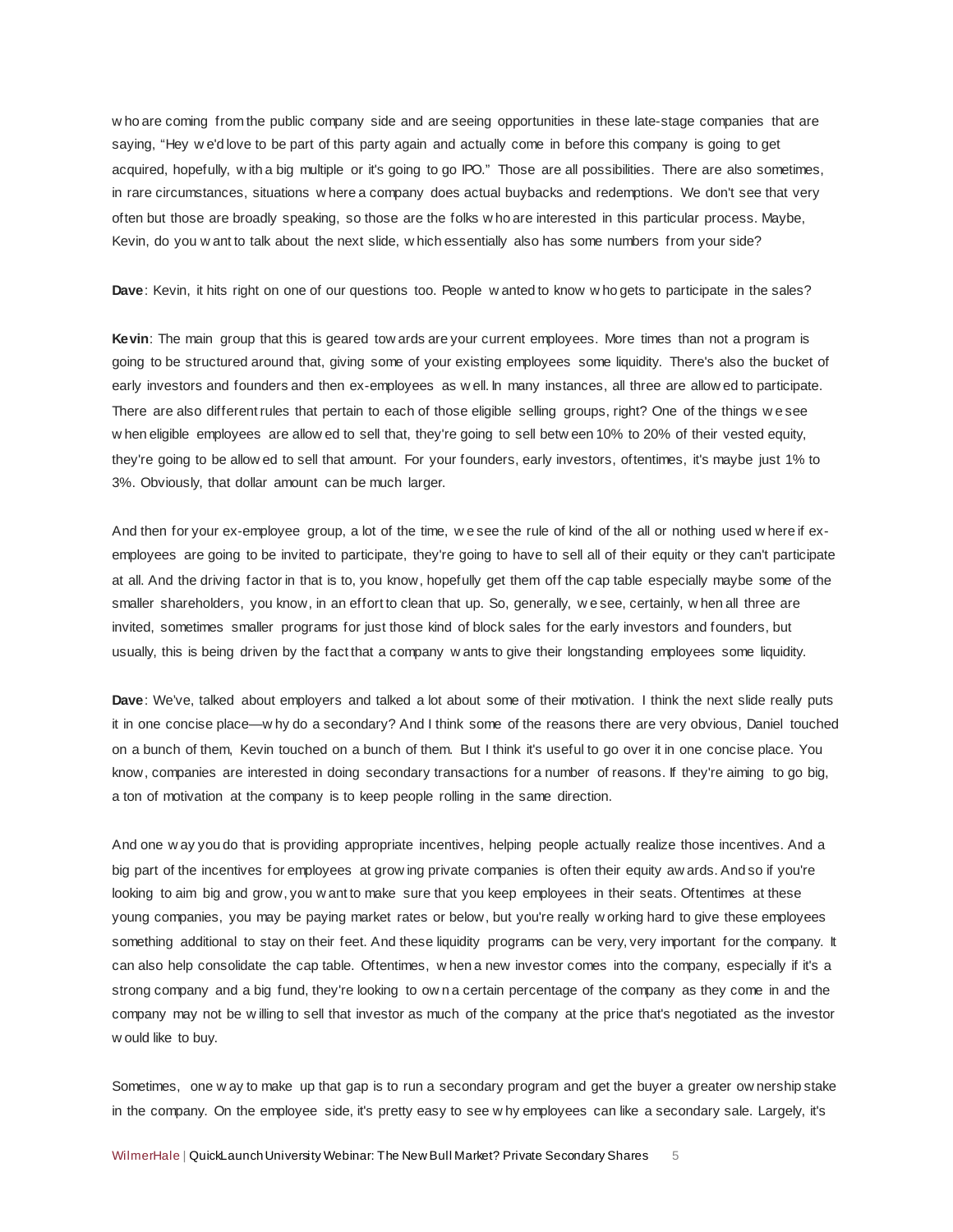financial diversification, it's actually realizing some of the benefit of their incentives. What I've seen in a lot of my clients w hen they do secondary transactions is there are personal milestones. And a lot of these folks could potentially make more current cash in other jobs w orking for larger or public companies. And in order to bridge that gap, to buy a home, put your kid through school, w hatever the case may be, having this liquidity is really important. And so that can be very, very valuable. It's all about aligning incentives, and you'll see as w e talk a little later in the presentation, that that's a big part of how you structure the program. There are a number of legal considerations and other considerations w e'll talk about a little deeper into this. But keeping those motivations in line and keeping everybody at the table aligned on w hy w e're doing this and w here w e're going is incredibly important. There's also a pool of capital out there that people are trying to put to w ork. And so the next slide, I think hits on w here you're seeing a lot of the participants that you see in secondary transactions coming from.

Kevin: It's certainly grow n, right? It's grow n quite a bit and the landscape's evolved. VC predominantly but, Daniel, you w ere talking about those crossover funds, private equity, you can think of the sovereign w ealth funds like the SoftBanks w ho are obviously investing in a lot of companies and investing just absolutely crazy amounts of money. It's been a pretty impressive landscape. And that is one of the reasons actually w hy w e have begun to introduce some of these buyers to companies over the last year, w hich is something w e're doing a little bit at Second Market w ith a company looking to potentially get introduced to a new secondary investor. The pool of these investors over the years has grow n and w e have close relationships w ith many of them that w e're able to introduce them and if the metrics make sense, they w ill participate in a secondary w ith that company. But, it certainly has evolved a lot more. We're actually seeing a lot more hedge fund activity as well. That's actually grown in the first half of 2018. We expect to see that trend continuing.

**Daniel**: People are generally looking for returns and there's just a dramatic amount of money that's flow ed into private investments and that's everything from sovereign w ealth funds to mega funds. I just saw today that SoftBank is in talks to raise another \$100 billion fund. And w ith all that private capital and crossover investors...w e have a number of crossover investors that w e represent that are allocating more and more in private investments looking for greater returns. That puts general pressure on the ecosystem, I think, and so I think that there's a lot of folks that used to be able to get into deals that they can't necessary get into and [there are] new folks at the table. It's also driving a real interest in this secondary market and creating a big capital pool out there to allow a secondary market to exist. Daniel, w ould you mind talking about how the dance is actually done?

We've talked a lot about w hat a secondary is and w hy you might do it and w ho might participate. It w ould be useful, I think, to talk about how it's actually accomplished.

**Daniel**: And w e w ill talk a little bit later about one-offs versus tender offers, but let's talk about tender offers. When w e talk about tender offers, w e typically differentiate betw een issuer tender offers or company tender offers and thirdparty tender offers. And in both of those situations, of course, you can imagine that valuation considerations are the big part of it. We've spent a lot of time over the last, I don't know how many years now that w e've had 409A, but I think it w as after Tyco and after the Enron scandal, since 2005 or something like that. We've dealt a lot w ith complying w ith 409As, looking at 409A, also in the context of these types of transactions. And w ithout going into too much detail, because I'm not a tax attorney and I'm going to get hit over the head by one of my tax partners if I dive too much into this, I can tell you that the discussions around w hat is the fair market value or w hat price these tender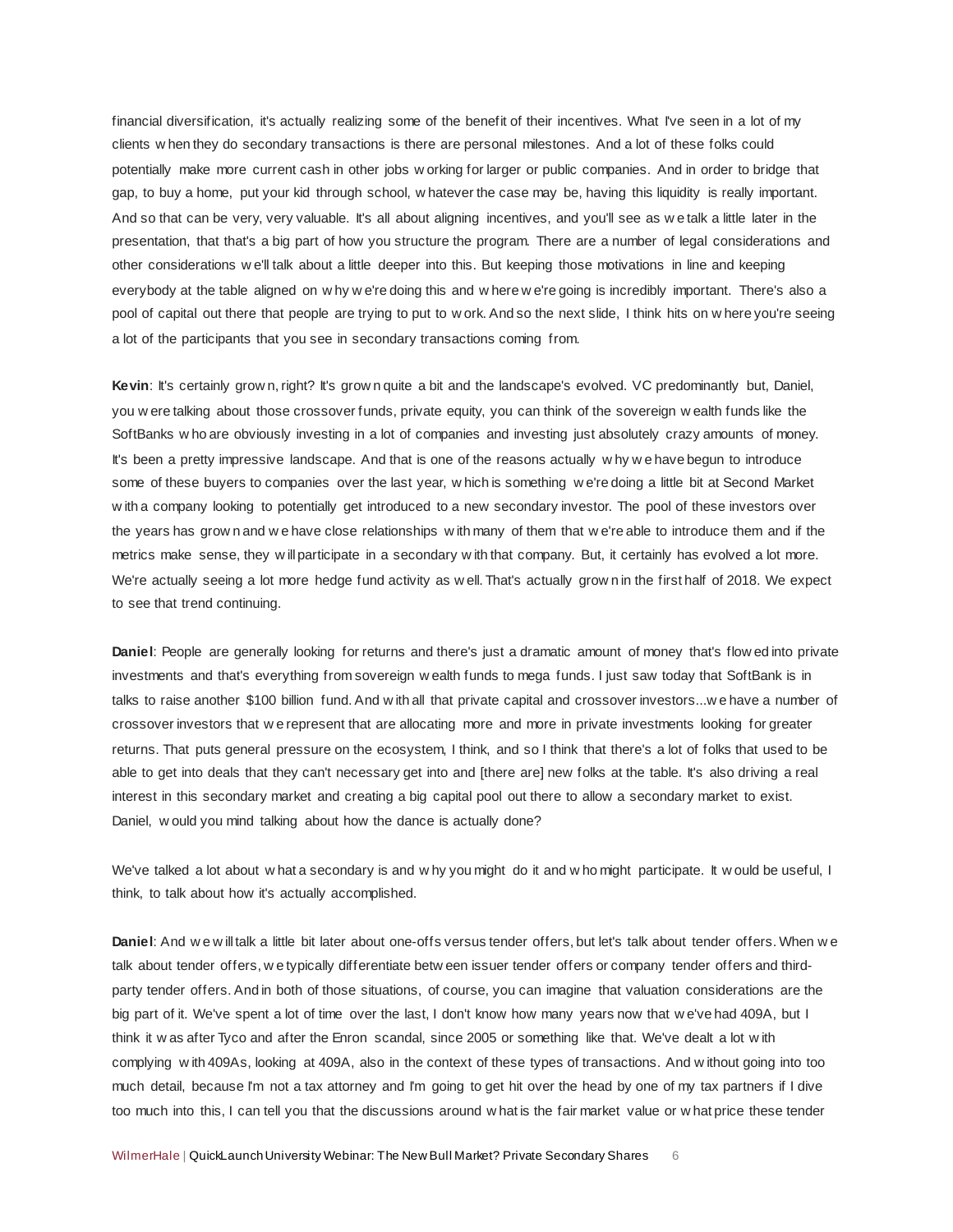offers should get priced is a big issue in the realm of 409A valuations.

In the 409A w orld, essentially w hat needs to happen is that deferred compensation complies w ith the section 409A and ultimately has a real impact on option pricing and deferred compensation in the company. So therefore, those valuation considerations are part of it. And, again, w ithout diving too much into it, the question is, is the tender offer made at w hat w e w ould call fair market value, or is it essentially determined in line w ith the last section 409A valuation, or is it determined w ithout a regard for lack of marketability? Are you using the last preferred price, for example, in the last financing? That's often done by the w ay and it's a big question. Of course, is that the right price?

Especially if you're buying stock in a tender offer for common stock from founders, they're selling common stock, so the question is how should that be priced? And, ultimately, w hen you talk about these types of things, there's a ton of accounting implications and tax implications on those strategies. But w hen you're dealing w ith that on the company side, you're sort of in control, if you will, or at least management is much more involved, the board is involved, and ultimately has a lot of say over those types of strategies as an issuer tender offer. That's of course a little bit different w hen you have a third-party tender offer. You still have the same issues, really have exactly the same problems and questions as to w hether or not the common stock, for example, should be priced at the preferred stocks sold at last financing or something like that.

But that is w here you have to figure out, w hen you're running a third-party tender offer, how you involve the company itself. Because, for all kinds of reasons, because they may be disclosed (w e'll get into that a little bit later, there are disclosure issues and a w hole host of other confidentiality questions around w hat kind of data is public w hen dealing w ith private companies). And that's, in broad strokes, just the difference or bifurcation, if you w ill, of the tw o types of tender offers. And I thought maybe Kevin, this w ould be a good segue for you to talk about w hat you guys do, for example, as a platform because, of course, this is the kind of stuff that you dive into very deeply and, of course, streamline that and help companies w ith these types of transactions.

**Kevin**: Just one thing, again, regarding structuring of transactions and 409A; again, I'm certainly not an expert on this and w e alw ays tell companies to rely on their counsel and any external tax experts on this stuff. But in the structuring of a tender offer, w e see it's one of tw o w ays, a company repurchase or a third-party. Generally, rule of thumb w hen it's a third-party transaction, it's considered more of an arm's length approach and doesn't have as much impact on the 409A valuation. We generally see, as far as pricing goes w hen companies are determining this, usually, it's at a discount to the last preferred round. Let's say it can be anyw here from 10% to 20%. It's actually a lot of times also driven often on w hen a company might consider going public. If a company is closer to an IPO, it's generally under 10% or less range. And if a company is probably tw o plus years out, it's generally going to be 20%. But those are just some of the things that w e've seen over the years, I think, that provide some helpful context. So w hen companies are going to run this, you w ere talking about the structuring and w e essentially build this product really at the advice of law yers.

I think that a lot of the feedback w e're receiving from law yers, w hen you guys are running these transactions, is that once you get past a certain number of shareholders, maybe like 30 or so, the process becomes a bit cumbersome. So, w e've created the technology that essentially streamlines that w hole process w here a shareholder can access our portal, see all of their eligible holdings and see w hat they're allow ed to sell and basically go through a w orkflow w here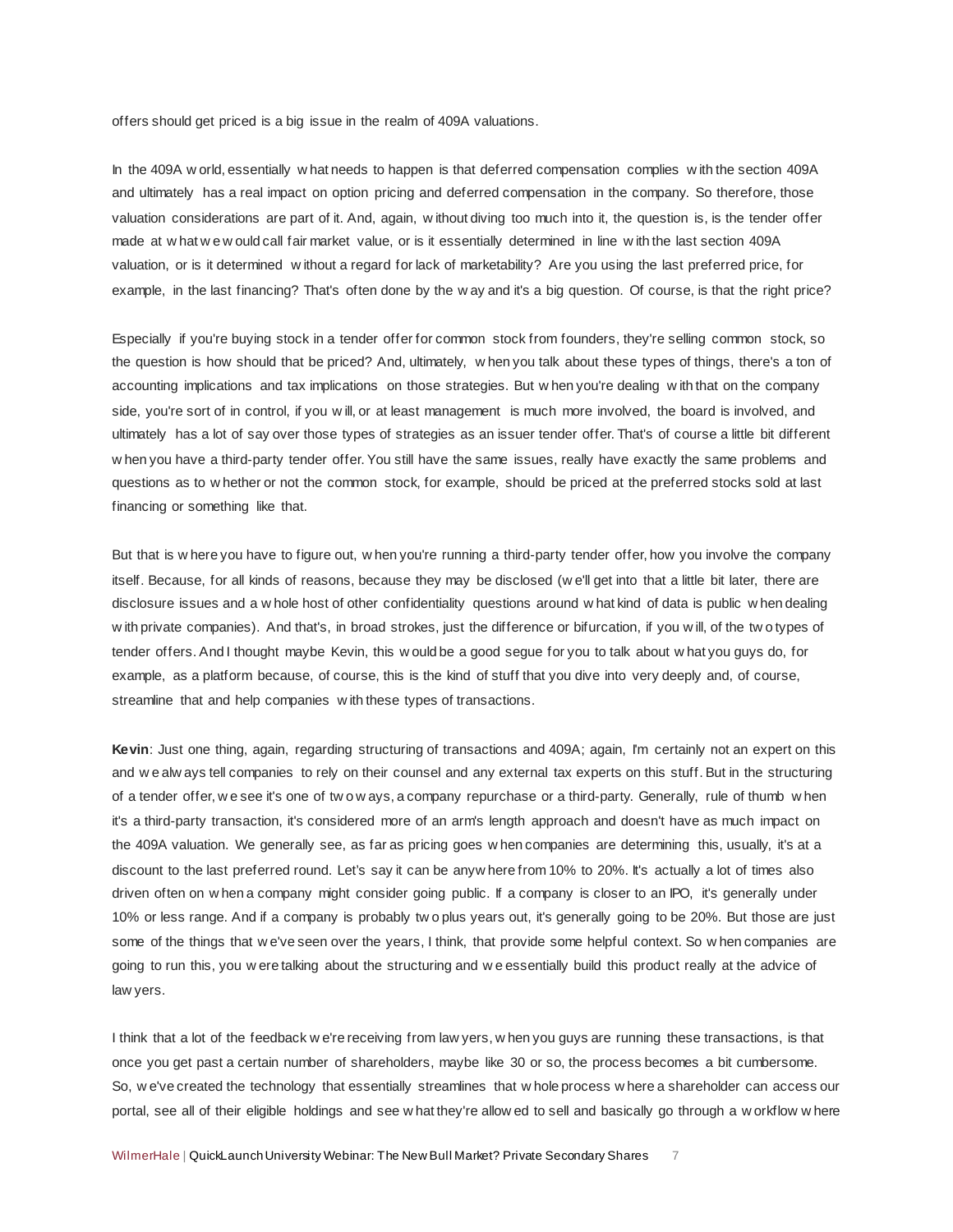they just have to fill out their information. They can sign any of the documents and disclosures via DocuSign. And also, in addition to that, act as pay agent in these deals. We have a registered broker-dealer license so w e can handle the funds as w ell. But it's all about symmetry of information. I know w e're going to talk a little bit more of the disclosure stuff later but, it's all about the symmetry of information betw een the buyers and the sellers. And that's w hat having a platform like this has really helped from the company perspective and also from the legal perspective. One of the great things about private tender offers, I think, and Dave and Daniel you w ould probably agree is that, they're pretty easy to run from a legal framew ork standpoint. I think that's w hy they have been so popular and w hy the popularity has grow n. You know, once a company comes to a price point of w hat they're going to offer their employees, then it's basically set and they're going to determine w ho can sell w hat and then w e can run w ith it.

**Dave**: That's great. Thanks, Kevin. Taking a step back and I'm sure 99.9% of the audience understands this already, but w e've been talking about, and w e'll go into, w hen a secondary sale is really a tender offer and w hen it is not. Like so many things in the law, it's legally vague, and depending on w hich jurisdiction you're in, there's an eight or ninefactor chart to determine that. But w e have, up until this point, been primarily talking about things that are tender offers and the tender offers that w e've been talking about fall into tw o general categories—both based on w ho the buyer is, just to make sure that w e're all on the same page here. And that buyer, if it's a third-party, so not the company, that is one type of tender offer. And the company or one type of sales transaction. And if the company is a buyer, that's another type of transaction and they each have their ow n nuances that w e have to consider. And so, like all things that touch the legal sphere, it's a lot more complicated than it may appear on the surface. One of the things that Daniel talked about w as the 409A valuation. And the 409A valuation, for those that don't know and if it w asn't clear earlier, that's really establishing the fair market value typically of the common stock and that is used for granting future aw ards.

So you're concerned about that fair market value and the impact of a secondary sale on that fair market value, both because it has tax ramifications for the sellers and the transactions and also because it has implications for future aw ards. The fair market value and the sales [SP] price can also have implications for the IPO, and Kevin alluded to that w hen he w as talking about the discount. Ultimately, w hen you're ready to go public, the SEC in particular, is going to look back and make sure that you took the appropriate compensation charges but also that your stock and the stock aw ards throughout the history of the company have been appropriately priced. The pricing of the secondary transactions can have a big, big impact. And just quickly, for example, especially if the company is purchasing or another person that has an interest in the company is purchasing, if you're purchasing for a value greater than the fair market value, that difference is likely compensation.

I'm just w aiting for the door to open in the conference room I'm in and having one of our tax attorneys come tackle me because I'm talking a little bit out of school here. How you account for the part that's not compensation also depends very much on a number of factors and w hether you can reduce the taxable portion by your basis—is it a dividend or, w hether you can take capital gains. There are a number of factors there. We're going back to this 409A valuation point. The additional element of the valuation is if I'm selling shares and there are lots of good reasons w hy buyers may pay more than w hat w e believe the fair market value is and the reason they may do that is they already have an interest in the company.

The fair market value is supposed to be w hat an average buyer in a third-party transaction w ould pay for the shares.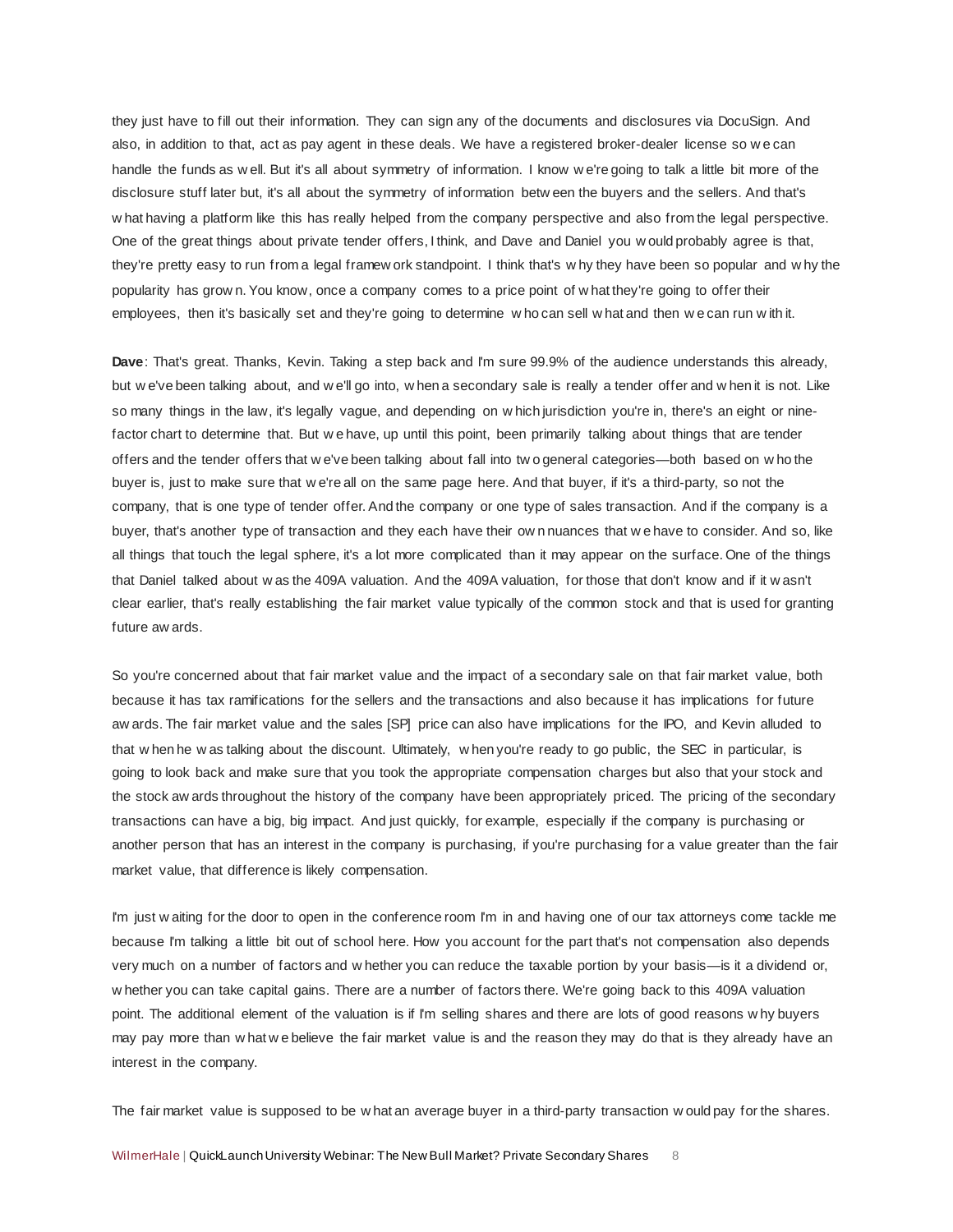So that isn't necessarily reflective of this transaction. But if you do have a transaction that falls outside of w hat your historical 409A have, besides the tax implications, it can have an impact on your fair market value going forw ard because if you have third parties, they're w illing to buy at a price, it could be indicative of a new fair market value. So you w ant to w ork very carefully w ith your counsel and also w ith your accountants and valuation experts to make that determination. We're going to get into a couple of slides later. You know, w hat's really important about the offering parameters.

But, in general, the tender offer itself, you have to think about how big it needs to be to attract interested parties. That's very important. As Kevin mentioned, the parity of information third parties have and the role that the company plays in providing that information is also very, very important because the disparity in information can lead to security flaw ed problems and potentially can be fraught w ith anti-fraud issues that the company certainly doesn't w ant to be in the middle of. And buyers and purchasers w ant to go on their merry w ay after the transaction is done. And usually, the thing about a private company is usually once these transactions are done, the outcome of the company isn't know n because the price is not made by the market every day. So somebody's expectations are usually not met in the transaction. And some people have buyer's remorse, some people have seller's remorse. It's important to really have a parity of information so that at least you can say that everyone made a decision w ith the same types of information.

And as you can imagine, that becomes much more challenging in the case w here the company is buying because it inherently has all of the information and the sellers don't have as much information by definition unless they're on the management team. We talked a little bit about the sellers, w ho w ill almost certainly have to pay tax on the gain. There are potentially some other factors there like the next factor, qualified small business stock may put in how much tax they have to pay. I alluded to earlier w hether you can use your basis or not, w hether you've held the shares long enough. Many times in secondary transactions, you'll have action holders w ho are exercising in order to sell. Obviously, they w ill not have met the long-term capital gains holding period. So you really w ant to think through all the various issues that w ill impact outcome and if you're doing this primarily for an employee based reason. You w ant to give your employee some liquidity.

You really w ant to make sure you understand and analyze the situation so that you can appropriately set the expectation because there's nothing w orse than telling the employees that you're doing this great thing for them, doing something that's great but having set the w rong expectation and having them be disappointed nonetheless is really not the outcome that anybody w ants. Certainly, redemptions by the company can have an impact on w hether or not the company is able to issue qualified small business stock going forw ard. And w ithout getting into the details to qualify, small business stock, as many of you w ill know, has, if you qualify and if you hold it for a long enough period, it has very beneficial tax results including an exclusion of all the gains in certain cases.

And if you impact the company, if you damage the company's ability to sell qualified small business stock, you may actually change w ho w ants to invest in the company because that tax benefit can be material. It has its limits but it can be material. Also, if the third party is buying directly from a seller, w hether or not the company can issue qualified small business stock, the stock that the seller purchases w ill not be qualified small business stock. And the seller, if they sell over a certain portion of their stock, may change the character of the stock that they actually hold as to w hether it's qualified small business stock or not. And then the last thing, I'd say w hat else is really important and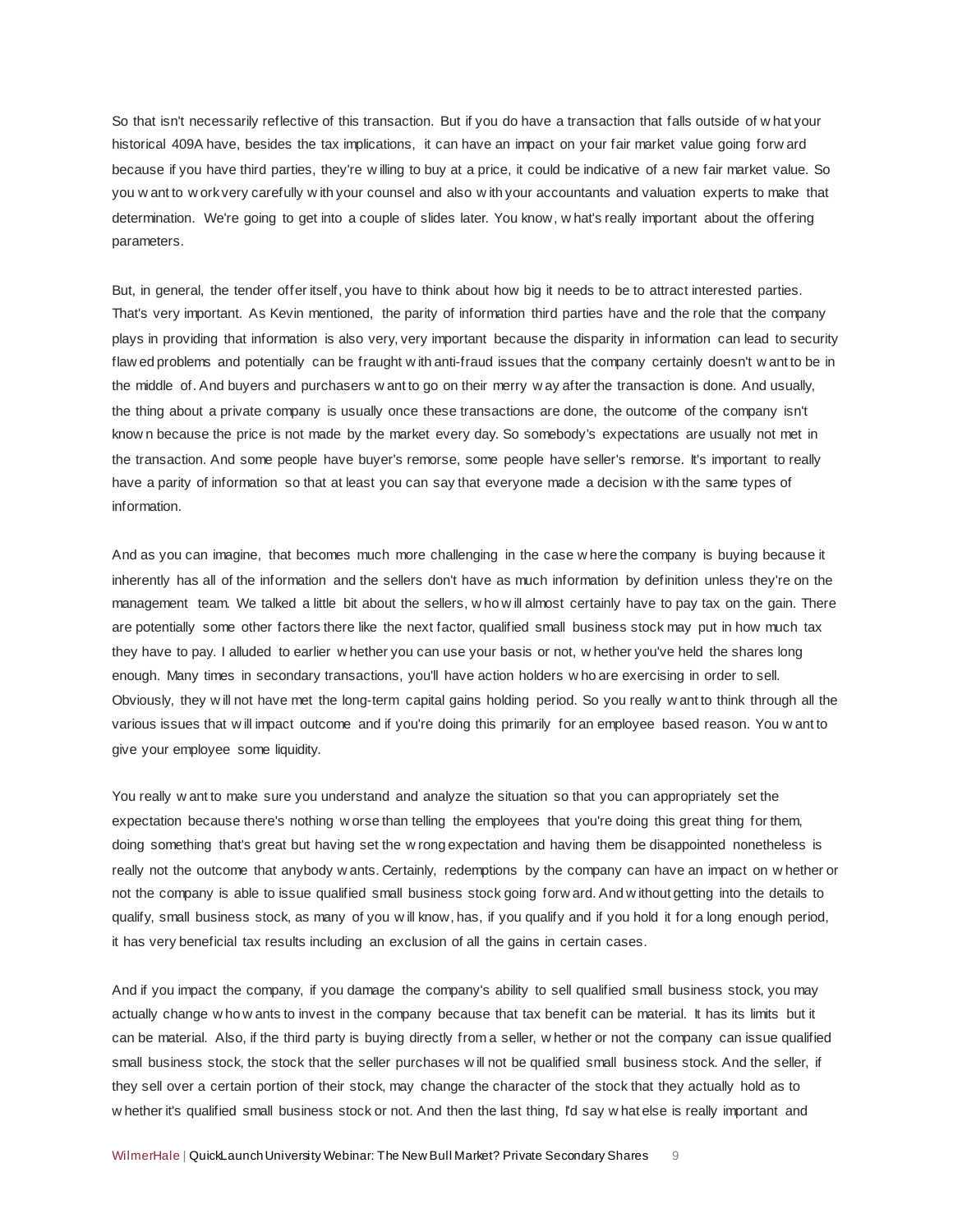there are a number of other things that are important. But the thing that is w orth talking about here is you have to understand w hat transfer restrictions there are on the securities that you're proposing to have involved in the transaction.

And often times, in most venture companies, at least the company w ill have a right of first refusal often even through the auction pool so it doesn't have to be a large stockholder. But the larger stockholders w ill almost certainly be party to some sort of right of first refusal and co-sale agreement that allow s the company first and the investor second, often to purchase the shares that a third party might w ant to purchase then also have a co-sale right so that they could sell into the sale. Managing your w ay through the process and setting up all those things is incredibly important to do. With that, then, I thought, Daniel, it might useful to talk a little bit more about w hat a tender offer is and you can contrast that, potentially, to kind of one-off sale or things that don't qualify as tender offers.

**Daniel**: And maybe back to w hat you just talked about, the last item about transfer restriction, clearly, that is a very big issue, if you w ill, for founders. But as you said, not only for founders, often also for early employees, stockholders, like 1% stockholders and sometimes even the optionees. A lot of option plans actually require an exercising employee to sign or to be part of a right of first refusal and co-sale agreement. Going through that process can be, sometimes, pretty tough especially if there's no process that's been put in place. What Kevin talked about earlier is like actually putting processes in place is critical to some extent. Because if it's the first time the company actually deals w ith this and nobody has looked at the provisions of how ultimately a founder can sell and w hat kind of processes they need to go through, notice requirements, etc., it can be very jarring to say the least and can actually have exactly the opposite effect of w hat w e just described of, trying to have talent retained and people be happy. But let's talk about w hat a tender offer is.

The tender offer is an offer to buy. Tender offer is really an offer that's made by either a person or an entity to purchase, broadly speaking, securities of a company, right? And those can be purchased directly, and w e w ould typically say in that tender offer scenario, directly from the holder of that security—of the security of the company. If you w ill, that's really w hat the tender offer is. You're going out, you're saying, "I'm w illing to buy these shares from you, stockholders." And the securities law implications here that w e've dealt w ith, and that w e've been dealing w ith in private companies, are really that if you're going out and doing that broadly and actually talking to a broader group of people, it is not really a one-off transaction w here you negotiate privately w ith one founder on the particular parameters of the transaction. But rather, you're really going out and trying to get interested sellers and ultimately, of course, you have to set some sort of parameters of w hat price you're going to buy, of course, but for how much? What's the max? What's the s ultimately top out volume of shares you'd be interested to buy? And you have to comply w ith particular regulations, of course, around that as w ell because if you are essentially doing a tender offer, w e're still in the realm of w hat w e call the anti-fraud provisions or 10(b)5, w hich essentially means that if there are material facts or if you're omitting essentially material facts that a buyer should know, you're actually potentially liable in that scenario because w e are dealing w ith a sale transaction of a security.

We are still broadly in the securities law s even though w e're not in a situation w here the issuer necessarily is making representations. There is, broadly speaking, this anti-fraud legislation that's out there and, from a federal law perspective, something that's alw ays looming over all of these transactions. And that means, of course, if there are particular facts that should be know n, then they probably have to be on the table. That requires some disclosures and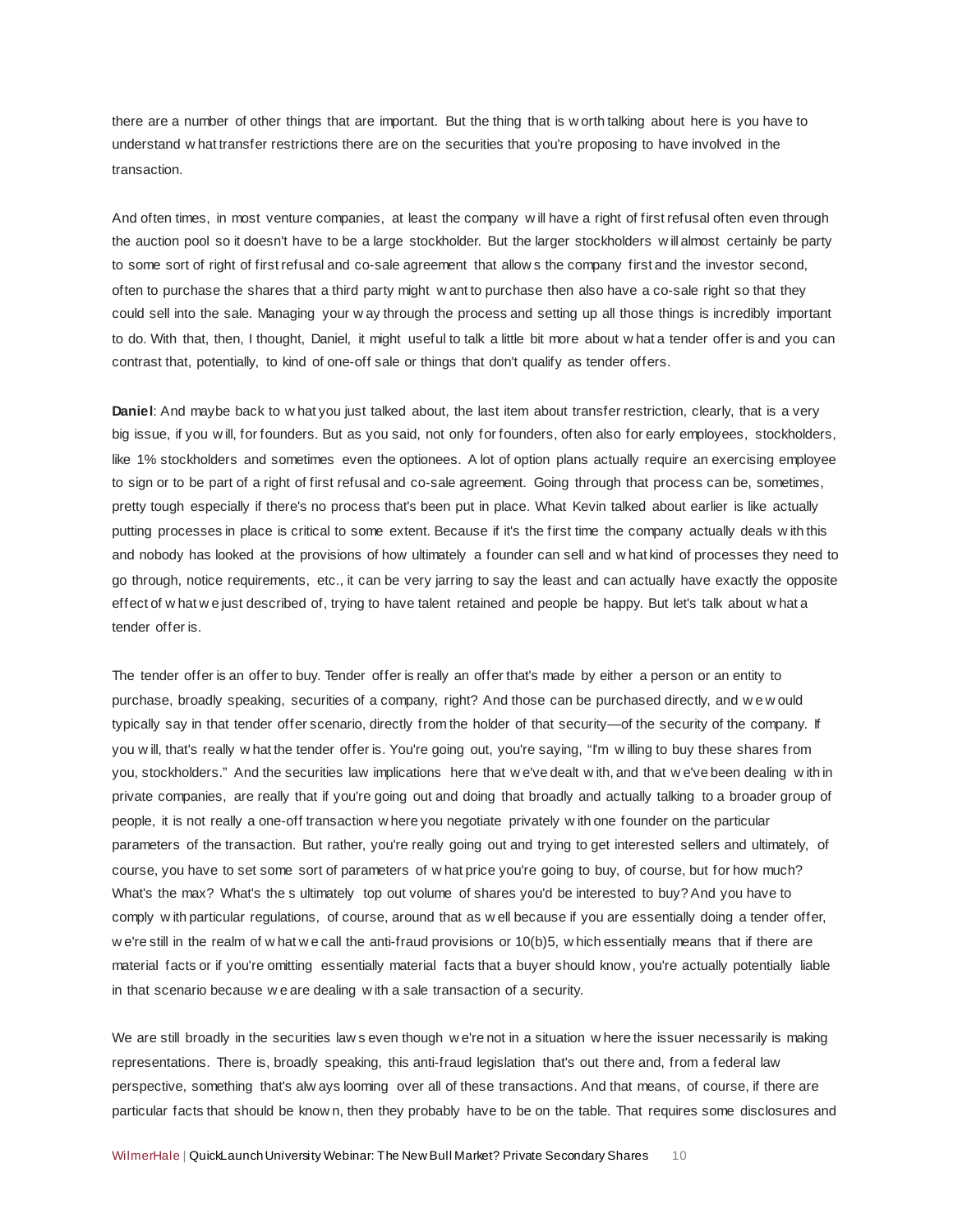w e get that but really w hy w e are talking about this is because of this 10(b)5 liability or these anti-fraud rules. What do you have to do? You have to comply w ith specific timing rules. And you have to essentially leave open the offer for at least 20 business days. And that means business days. It means not 20 [calendar] days, but business days. And sometimes the calculation of those can be complex because there may be some holidays in betw een, or w eekends etc.

You do actually need to calculate out w hat that 20-business-day rule is and be very clear that you w ant to be more conservative than not to make sure that it is really 20 business days. And then, of course, there are potentially material changes or certain things that have to happen during that 20-day business period w here you may have to have some sort of an extension because there are some very important factors that have happened. Company got sued on a patent, for example, or some other things that ultimately mean that their 20-business-day rule w ould be extended beyond just the actual 20 days. And then of course, as part of a tender offer, you also have to figure out how to actually deal w ith the settlement of the transaction and how you deal w ith the payment.

This is, of course, w hy Kevin and NASDAQ Private Market etc., has built in a very great platform that allow s you to do all these things because that can be administratively quite a big headache and because you do need to have and facilitate w hat w e call prompt payment. And if prompt payment doesn't happen, then essentially the tender offer could fall apart.

**Dave**: Kevin, given that w e've got only a few minutes left, I think it might be really helpful to answ er a few questions around parameters and it fits right into this next slide here. Who gets to sell? What do you see w hen the interest is too high or too low ? Those typical parameters. And w e had a question about if you have to provide equal access. The answ er is probably not, especially if it's a third-party transaction. But the real answ er is much more nuanced than I'd say you w ant to set, at least in our experience, parameters that w hile everybody may not like the parameters, you're not cherry-picking individuals out of the set. You've set parameters, if you qualify w ithin the parameters, you're going to be included and if you don't, you don't, especially w hen it gets to a tender offer. But, Kevin, I'll turn it over to you for a few minutes.

**Kevin**: Back to your point of equal participation, your answ er is correct as far as it's entirely up to w hat the company w ants to do. There are times w hen w e do see different offer prices for different groups of folks. When a company is considering doing one of these transactions, there are a lot of different factors that go into it and a lot of different factors that vary betw een a buyback versus a third party. But you w ant to get as many folks, hopefully, to participate as possible. And w e actually, sometimes w ill see, before an offer is made, some companies that w ill actually reach out to eligible sellers w ho obviously they deem as eligible sellers especially like the large shareholders. And they'll reach out about a potential offering to pique their interest to see if they w ould consider selling.

Now, it's a great w ay to gauge w hat level participation may be. You have to be very careful not to trigger a formal offering. So w hen a company does this, you've got to be very cognizant of talking about w hat the exact price is going to be because obviously if you did that, then it's going to probably trigger a formal offering. But there are a lot of different factors that go into, again, w ho they w ant to participate and how much they're going to sell. Just one of the things I'll dive into a little bit deeper if it's okay w ith you guys is the structuring of these and the driving factors around them.